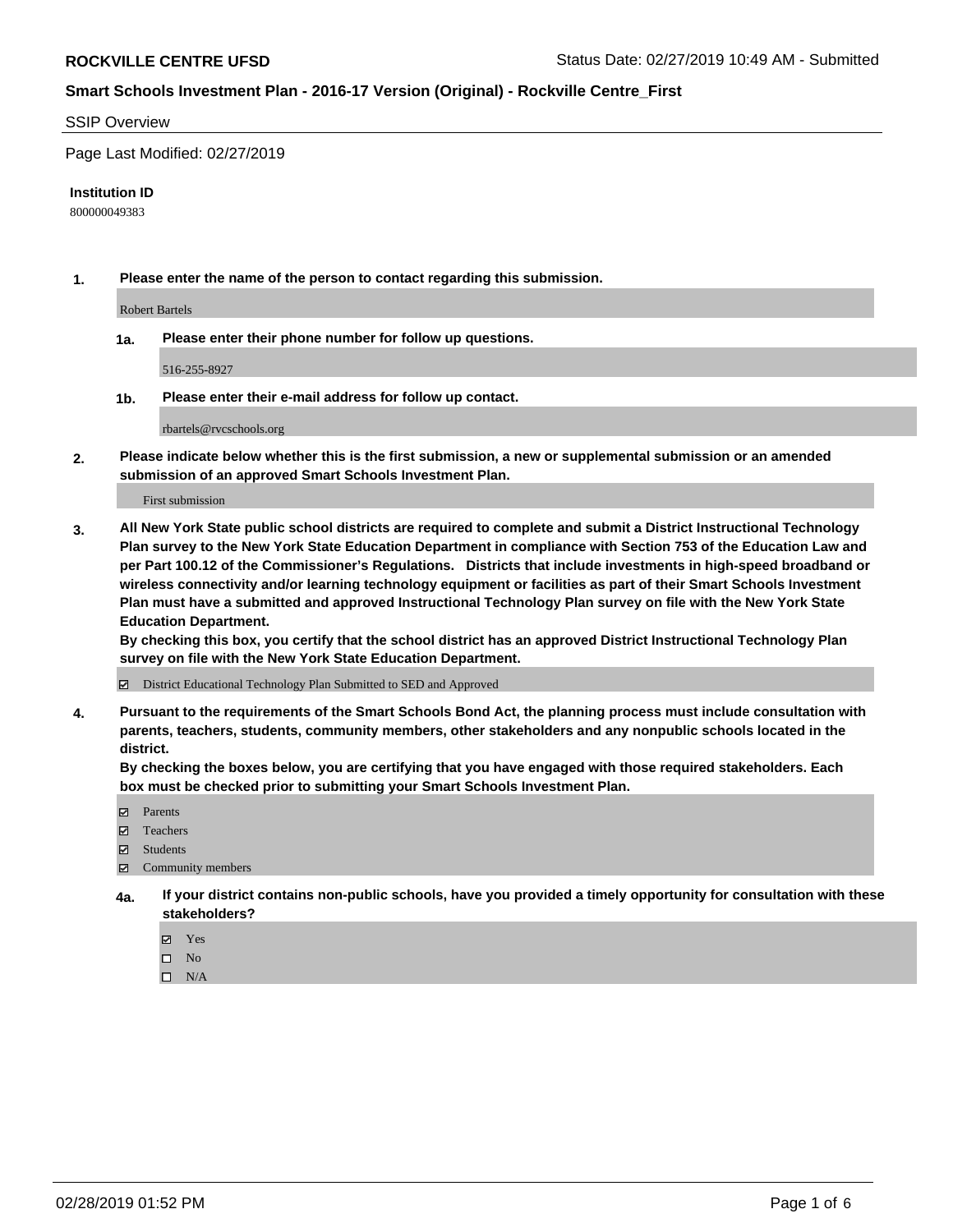#### SSIP Overview

Page Last Modified: 02/27/2019

### **5. Certify that the following required steps have taken place by checking the boxes below: Each box must be checked prior to submitting your Smart Schools Investment Plan.**

- The district developed and the school board approved a preliminary Smart Schools Investment Plan.
- $\boxtimes$  The preliminary plan was posted on the district website for at least 30 days. The district included an address to which any written comments on the plan should be sent.
- $\boxtimes$  The school board conducted a hearing that enabled stakeholders to respond to the preliminary plan. This hearing may have occured as part of a normal Board meeting, but adequate notice of the event must have been provided through local media and the district website for at least two weeks prior to the meeting.
- The district prepared a final plan for school board approval and such plan has been approved by the school board.
- $\boxtimes$  The final proposed plan that has been submitted has been posted on the district's website.
- **5a. Please upload the proposed Smart Schools Investment Plan (SSIP) that was posted on the district's website, along with any supporting materials. Note that this should be different than your recently submitted Educational Technology Survey. The Final SSIP, as approved by the School Board, should also be posted on the website and remain there during the course of the projects contained therein.**

SSBA Preliminary Plan Rev 1.docx

**5b. Enter the webpage address where the final Smart Schools Investment Plan is posted. The Plan should remain posted for the life of the included projects.**

http://www.rvcschools.org/UserFiles/Servers/Server\_494023/File/Departments%20and%20Programs/Business%20Office/Smart%20Schools%20Inve stment%20Plan/Smart\_Schools\_Investment\_Plan\_-\_March\_22\_2017.pdf

**6. Please enter an estimate of the total number of students and staff that will benefit from this Smart Schools Investment Plan based on the cumulative projects submitted to date.**

4,500

**7. An LEA/School District may partner with one or more other LEA/School Districts to form a consortium to pool Smart Schools Bond Act funds for a project that meets all other Smart School Bond Act requirements. Each school district participating in the consortium will need to file an approved Smart Schools Investment Plan for the project and submit a signed Memorandum of Understanding that sets forth the details of the consortium including the roles of each respective district.**

 $\Box$  The district plans to participate in a consortium to partner with other school district(s) to implement a Smart Schools project.

**8. Please enter the name and 6-digit SED Code for each LEA/School District participating in the Consortium.**

| Partner LEA/District | ISED BEDS Code |
|----------------------|----------------|
| (No Response)        | (No Response)  |

**9. Please upload a signed Memorandum of Understanding with all of the participating Consortium partners.**

(No Response)

**10. Your district's Smart Schools Bond Act Allocation is:**

\$941,980

**11. Enter the budget sub-allocations by category that you are submitting for approval at this time. If you are not budgeting SSBA funds for a category, please enter 0 (zero.) If the value entered is \$0, you will not be required to complete that survey question.**

|                     | Sub-<br>Allocations |
|---------------------|---------------------|
| School Connectivity | U                   |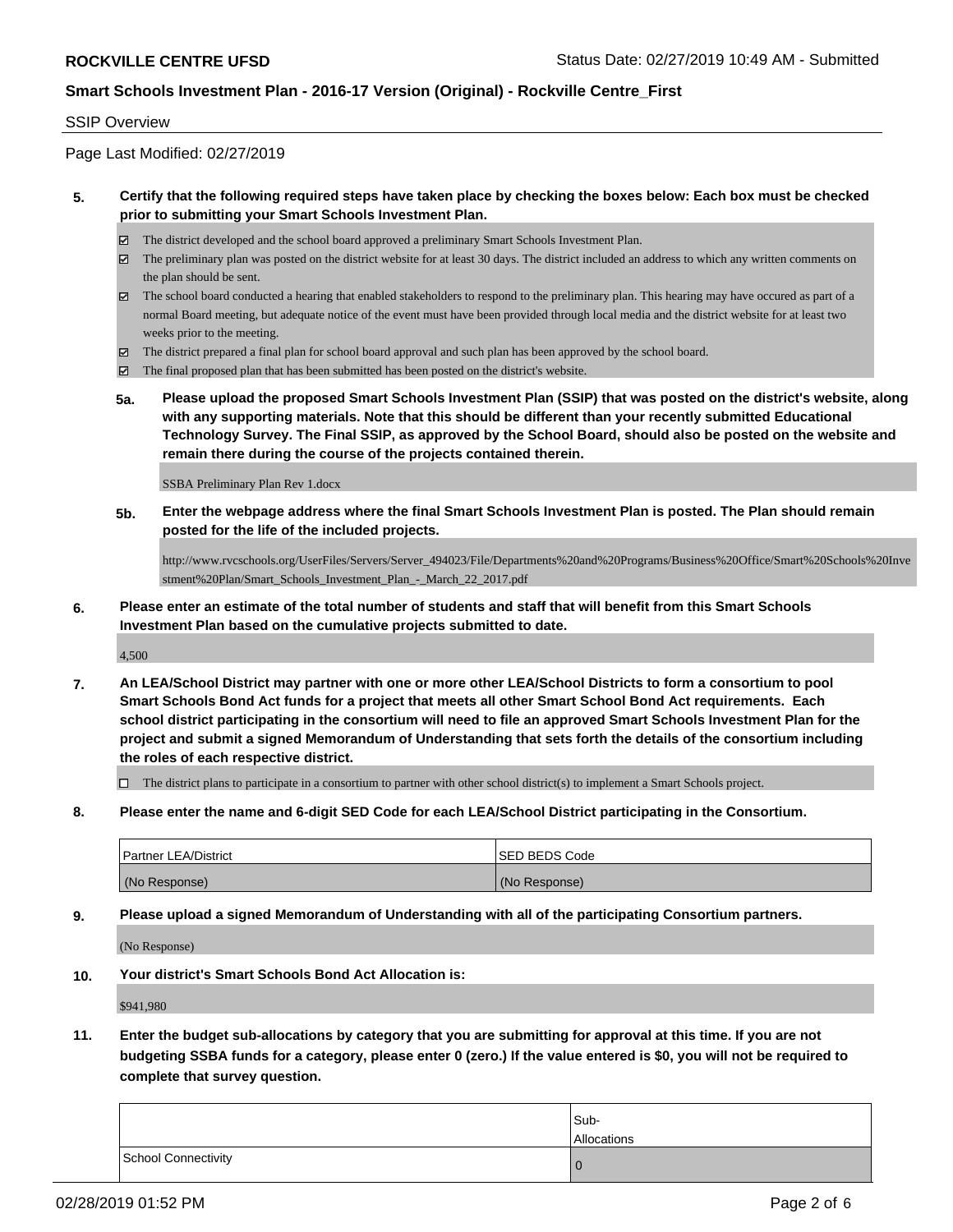# SSIP Overview

Page Last Modified: 02/27/2019

|                                       | lSub-<br>Allocations |
|---------------------------------------|----------------------|
| Connectivity Projects for Communities | $\overline{0}$       |
| <b>Classroom Technology</b>           | $\Omega$             |
| Pre-Kindergarten Classrooms           | $\overline{0}$       |
| Replace Transportable Classrooms      | $\Omega$             |
| High-Tech Security Features           | 390,451              |
| Totals:                               | 390,451              |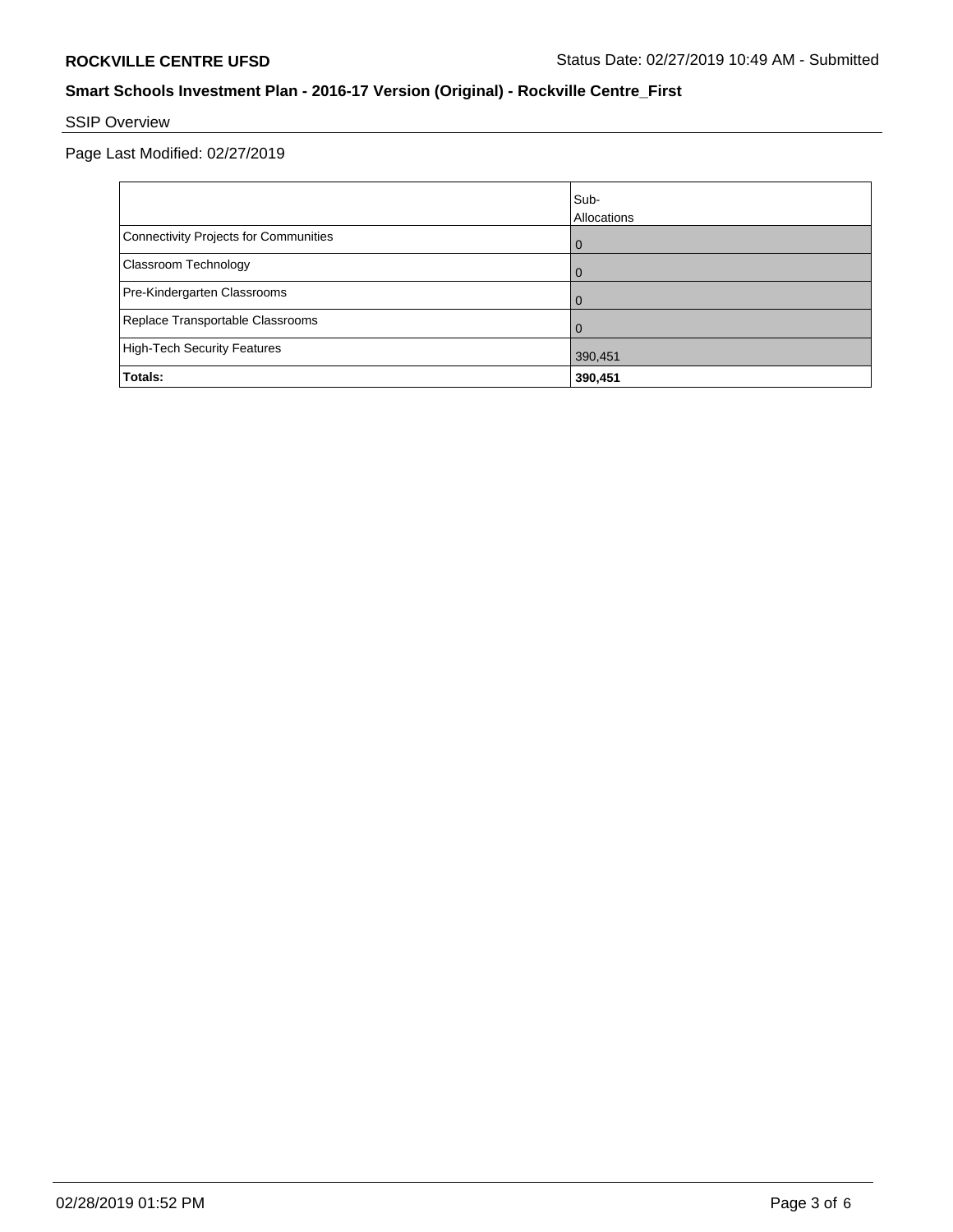### High-Tech Security Features

Page Last Modified: 02/27/2019

### **1. Describe how you intend to use Smart Schools Bond Act funds to install high-tech security features in school buildings and on school campuses.**

Security continues to be a prime concern with students, parents, teachers and administrative staff throughout the District. The District is always looking for ways to improve the security in each of the school buildings. This investment plan will allow the District to add and upgrade critical security features in all of our buildings to maintain and improve the safety and security of all of our students, staff and parents.

**New Servers** - Security camera technology has been added over the years and is now over working the servers used to process and store the data from the cameras. Frame rates during video replays have slowed down and it is easy to miss something on the video. The history of how long recordings are maintained has been shortened and, on occasion, the recordings are stopped because the server is full and needs to be serviced by a technician. The District will purchase 10 new servers to replace existing servers which have outlived their useful lives due to the number of cameras that are now being utilized throughout the District. These servers will enhance the review of security footage as well as increase the length of time that videotape review will be available.

**Building Access Control** – The District has implemented a card reader access system at various locations in each building to improve security by allowing doors to be locked at all times. The current system is over 10 years old, utilizes older technology and is subject to breaking down at critical times. The District will replace the building access controls in all of our school buildings to provide the latest technology and minimize the time when the doors are unsecured. This will increase the functionality of these card readers so that all buildings will be able to rely on this technology to keep their buildings secure.

**Technology Firewall** – With the addition of all the cameras throughout the District, there is a technological concern about keeping the video footage secure from hackers. Even though the District is not aware of any attempts to break into our system, this addition will ensure it is secure. The District will add a firewall to the security system to prevent unauthorized access to these servers.

**Video Intercoms** – Currently, the District is using standard ceiling-mounted security cameras with buzzers to open doors for guests and visitors. However, there is no reliable way to focus on the face of the visitor to authenticate their identity. The District would implement a coordinated video intercom in all school buildings. This would provide each building the ability to see and converse with each visitor before allowing them into the building. This added means of security will allow staff a better opportunity to evaluate visitors to the building for security concerns prior to their entry into the building.

**2. All plans and specifications for the erection, repair, enlargement or remodeling of school buildings in any public school district in the State must be reviewed and approved by the Commissioner. Districts that plan capital projects using their Smart Schools Bond Act funds will undergo a Preliminary Review Process by the Office of Facilities Planning.** 

**Please indicate on a separate row each project number given to you by the Office of Facilities Planning.**

| <b>Project Number</b> |  |
|-----------------------|--|
| 28-02-21-03-7-999-BA1 |  |

**3. Was your project deemed eligible for streamlined Review?**

Yes

 $\square$  No

**3a. Districts with streamlined projects must certify that they have reviewed all installations with their licensed architect or engineer of record, and provide that person's name and license number. The licensed professional must review the products and proposed method of installation prior to implementation and review the work during and after completion in order to affirm that the work was code-compliant, if requested.**

 $\boxtimes$  By checking this box, you certify that the district has reviewed all installations with a licensed architect or engineer of record.

**4. Include the name and license number of the architect or engineer of record.**

| Name                                                       | License Number |
|------------------------------------------------------------|----------------|
| Roger A. Smith, A.I.A. of Burton, Behrendt and Smith (BBS) | 16514          |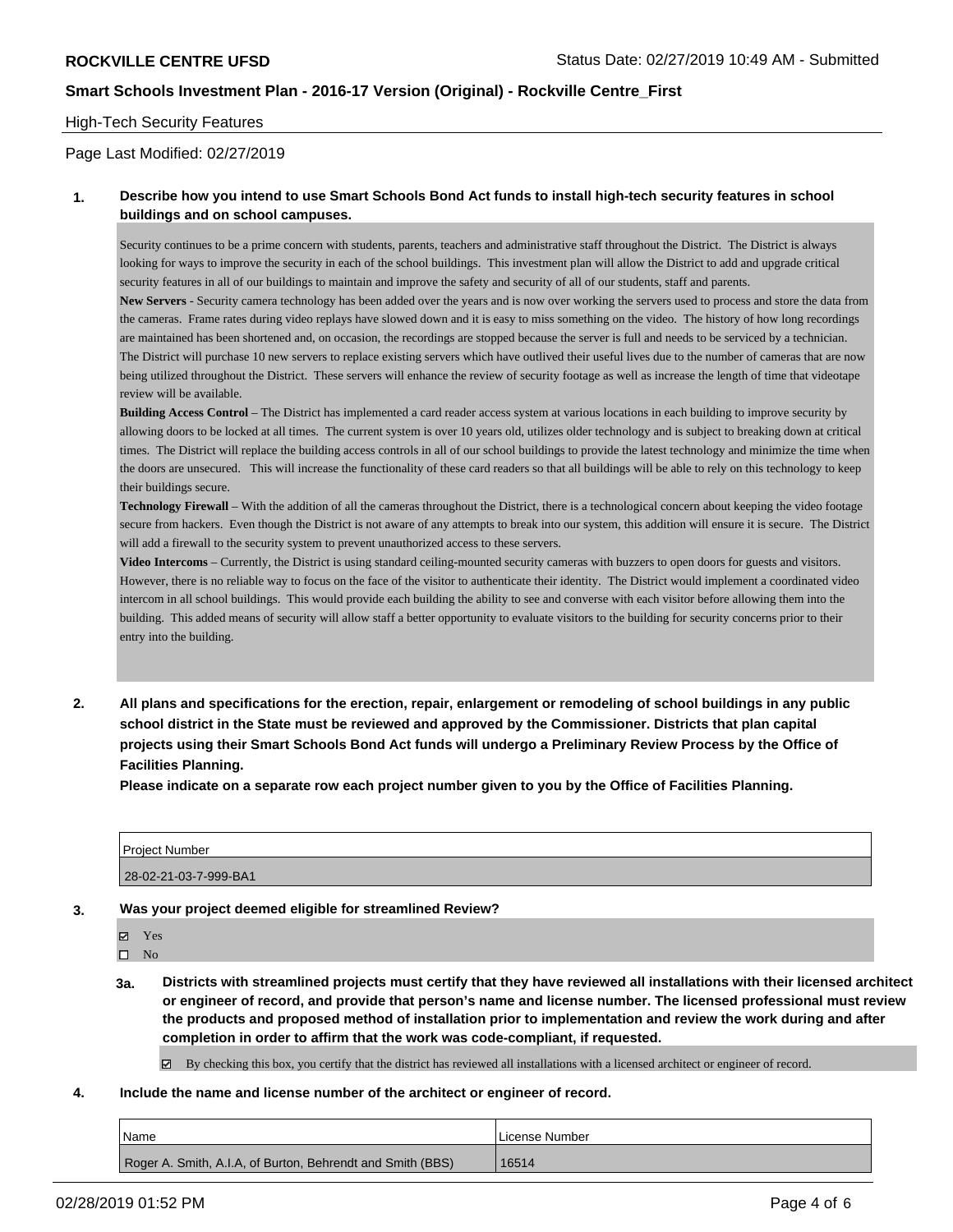### High-Tech Security Features

Page Last Modified: 02/27/2019

**5. If you have made an allocation for High-Tech Security Features, complete this table. Note that the calculated Total at the bottom of the table must equal the Total allocation for this category that you entered in the SSIP Overview overall budget.**

|                                                      | Sub-Allocation |
|------------------------------------------------------|----------------|
| Capital-Intensive Security Project (Standard Review) | $\Omega$       |
| <b>Electronic Security System</b>                    | 135,000        |
| <b>Entry Control System</b>                          | 218,439        |
| Approved Door Hardening Project                      | $\Omega$       |
| <b>Other Costs</b>                                   | 37,012         |
| Totals:                                              | 390,451        |

**6. Please detail the type, quantity, per unit cost and total cost of the eligible items under each sub-category. This is especially important for any expenditures listed under the "Other" category. All expenditures must be capital-bond eligible to be reimbursed through the SSBA. If you have any questions, please contact us directly through smartschools@nysed.gov.**

**Add rows under each sub-category for additional items, as needed.**

| Select the allowable expenditure<br>type.<br>Repeat to add another item under<br>each type. | Item to be purchased                                                                                                                                    | Quantity | Cost per Item | <b>Total Cost</b> |
|---------------------------------------------------------------------------------------------|---------------------------------------------------------------------------------------------------------------------------------------------------------|----------|---------------|-------------------|
| <b>Entry Control System</b>                                                                 | Access control server (ATS-AC-R1),<br>software, Command Centre (GAL-<br>C201311) and 45 door (GAL-2A8943)<br>1 yr licenses and configuration<br>package | 1.00     | 18,780        | 18,780            |
| <b>Entry Control System</b>                                                                 | Controller 6000 (GAL-C300100)                                                                                                                           | 15.00    | 1,250         | 18,750            |
| <b>Entry Control System</b>                                                                 | Controller 6000 2 door kit (GAL-<br>C300660)                                                                                                            | 6.00     | 1,310         | 7,860             |
| <b>Entry Control System</b>                                                                 | 8h module (GAL-C300182)                                                                                                                                 | 9.00     | 995           | 8,955             |
| <b>Entry Control System</b>                                                                 | Cabinet pkg (GAL-C305720 and GAL-<br>305760)                                                                                                            | 9.00     | 496           | 4,464             |
| <b>Entry Control System</b>                                                                 | Lead Acid Battery (ALT-BT126)/6' 3-<br>wire Cords (ALT-BC2)                                                                                             | 12.00    | 29            | 348               |
| <b>Entry Control System</b>                                                                 | T11 Readers (GAL-C300430)                                                                                                                               | 66.00    | 275           | 18,150            |
| <b>Entry Control System</b>                                                                 | 9600-12/24-630-LBM (HES-9600-630-<br>LBM)                                                                                                               | 9.00     | 375           | 3,375             |
| <b>Entry Control System</b>                                                                 | Connectors/cables                                                                                                                                       | 1.00     | 9,673         | 9,673             |
| <b>Entry Control System</b>                                                                 | 5000C-12/24D-LBM (HES-10190412)                                                                                                                         | 1.00     | 195           | 195               |
| <b>Entry Control System</b>                                                                 | <b>Installation Labor</b>                                                                                                                               | 463.00   | 150           | 69,450            |
| <b>Entry Control System</b>                                                                 | '7 in Touchscreen Video Set (AIP-JPS-<br>4AEDV)                                                                                                         | 9.00     | 1,555         | 13,995            |